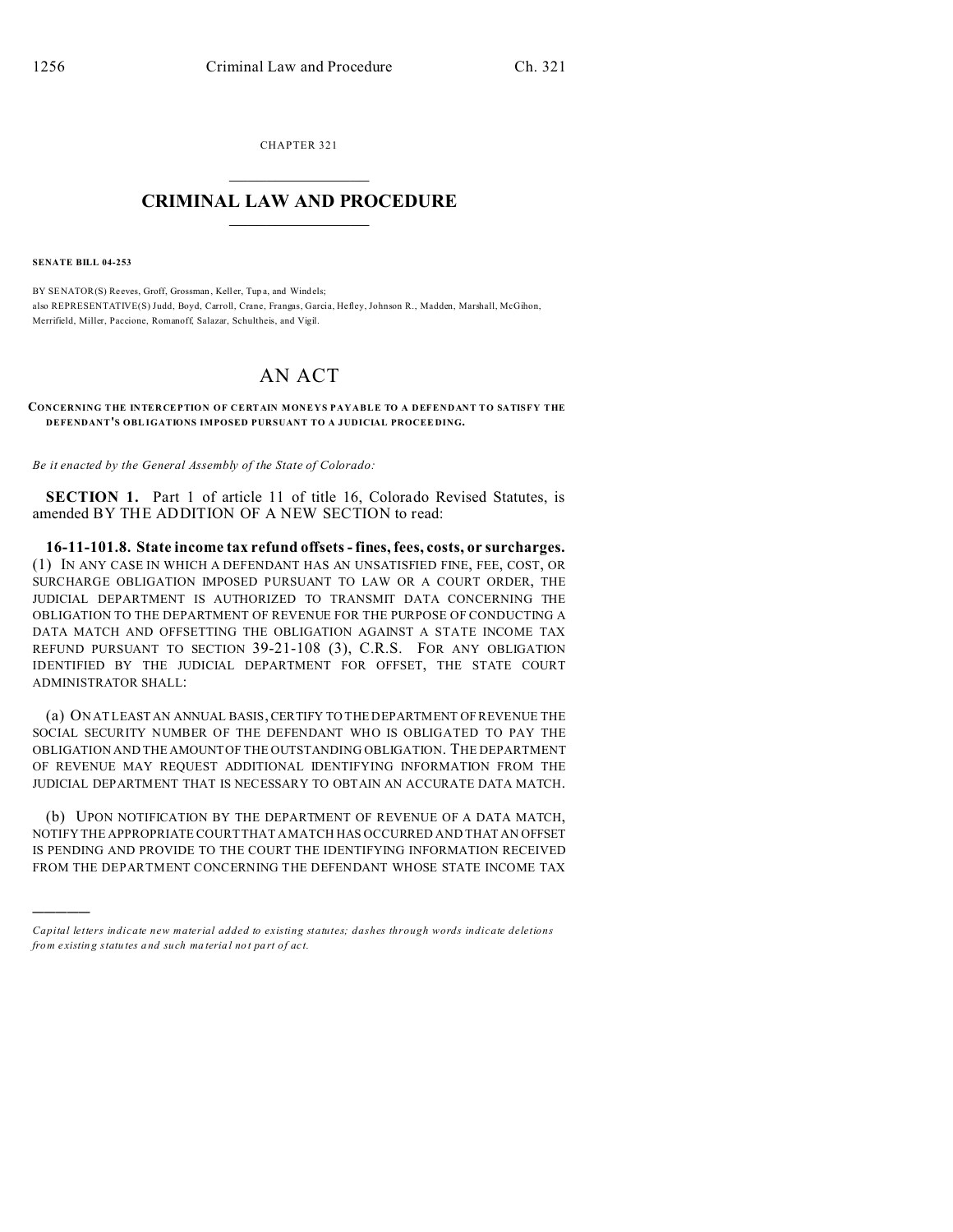## REFUND IS SUBJECT TO THE OFFSET;

(c) PROVIDE OR REQUIRE THE APPROPRIATE COURT TO PROVIDE WRITTEN NOTICE TO THE DEFENDANT THAT THE STATE INTENDS TO OFFSET THE DEFENDANT'S OBLIGATION AGAINST HIS OR HER STATE INCOME TAX REFUND AND THAT THE DEFENDANT HAS THE RIGHT TO OBJECT TO THE OFFSET AND REQUEST AN ADMINISTRATIVE REVIEW; AND

(d) UPON RECEIPT OF FUNDS FOR OFFSET FROM THE DEPARTMENT OF REVENUE, TRANSMIT THE FUNDS TO THE APPROPRIATE COURT.

(2) THE CLERK OF COURT SHALL APPLY FUNDS RECEIVED PURSUANT TO THIS SECTION TO THE DEFENDANT'S OUTSTANDING FINES, FEES, COSTS, OR SURCHARGES. IF THE MONEYS RECEIVED EXCEED THE DEFENDANT'S CURRENT OBLIGATION, THE EXCESS MAY BE APPLIED TO OTHER FINANCIAL OBLIGATIONS THE DEFENDANT OWES THE COURT OR THE JUDICIAL DEPARTMENT. IF NO OTHER FINANCIAL OBLIGATIONS ARE OWED, THE CLERK OF COURT SHALL REFUND ANY EXCESS MONEYS TO THE DEFENDANT.

(3) THE STATE COURT ADMINISTRATOR MAY ADOPT RULES ESTABLISHING THE PROCESS BY WHICH A DEFENDANT MAY OBJECT TO AN OFFSET AND REQUEST AN ADMINISTRATIVE REVIEW. THE SOLE ISSUES TO BE DETERMINED AT THE ADMINISTRATIVE REVIEW SHALL BE WHETHER THE PERSON IS REQUIRED TO PAY THE FINES, FEES, COSTS, OR SURCHARGES PURSUANT TO LAW OR AN ORDER ENTERED BY A COURT OF THIS STATE AND THE AMOUNT OF THE OUTSTANDING FINES, FEES, COSTS, OR SURCHARGES.

(4) THE DEPARTMENT OF REVENUE IS AUTHORIZED TO RECEIVE DATA FROM THE JUDICIAL DEPARTMENT AND EXECUTE OFFSETS OF STATE INCOME TAX REFUNDS IN ACCORDANCE WITH THIS SECTION AND SECTION 39-21-108 (3), C.R.S.

(5) AS USED IN THIS SECTION, "DEFENDANT" MEANS ANY PERSON WHO HAS BEEN ASSESSED A FINE, FEE, COST, OR SURCHARGE AS AN ADULT OR JUVENILE PURSUANT TO LAW OR A COURT ORDER.

**SECTION 2.** 16-18.5-106.5 (1) (a), (3) (b), and (5), Colorado Revised Statutes, are amended to read:

**16-18.5-106.5. Lottery winnings offset - restitution.** (1) (a) The judicial department shall, on no less than a monthly basis, certify to the department of revenue information regarding any defendant who has been ordered to pay restitution pursuant to section 18-1.3-603 OR 19-2-918, C.R.S.

(3) (b) The clerk of the court shall apply the amounts toward the outstanding restitution balance owed in the criminal OR JUVENILE case. The clerk shall distribute the remainder, if any, to the person against whom the restitution order was entered. The court shall notify the crime victim or victims of actions taken under this paragraph (b).

(5) If a lottery winner owes restitution in a criminal OR JUVENILE case and also owes a child support debt or arrearages as described in section 26-13-118 (1),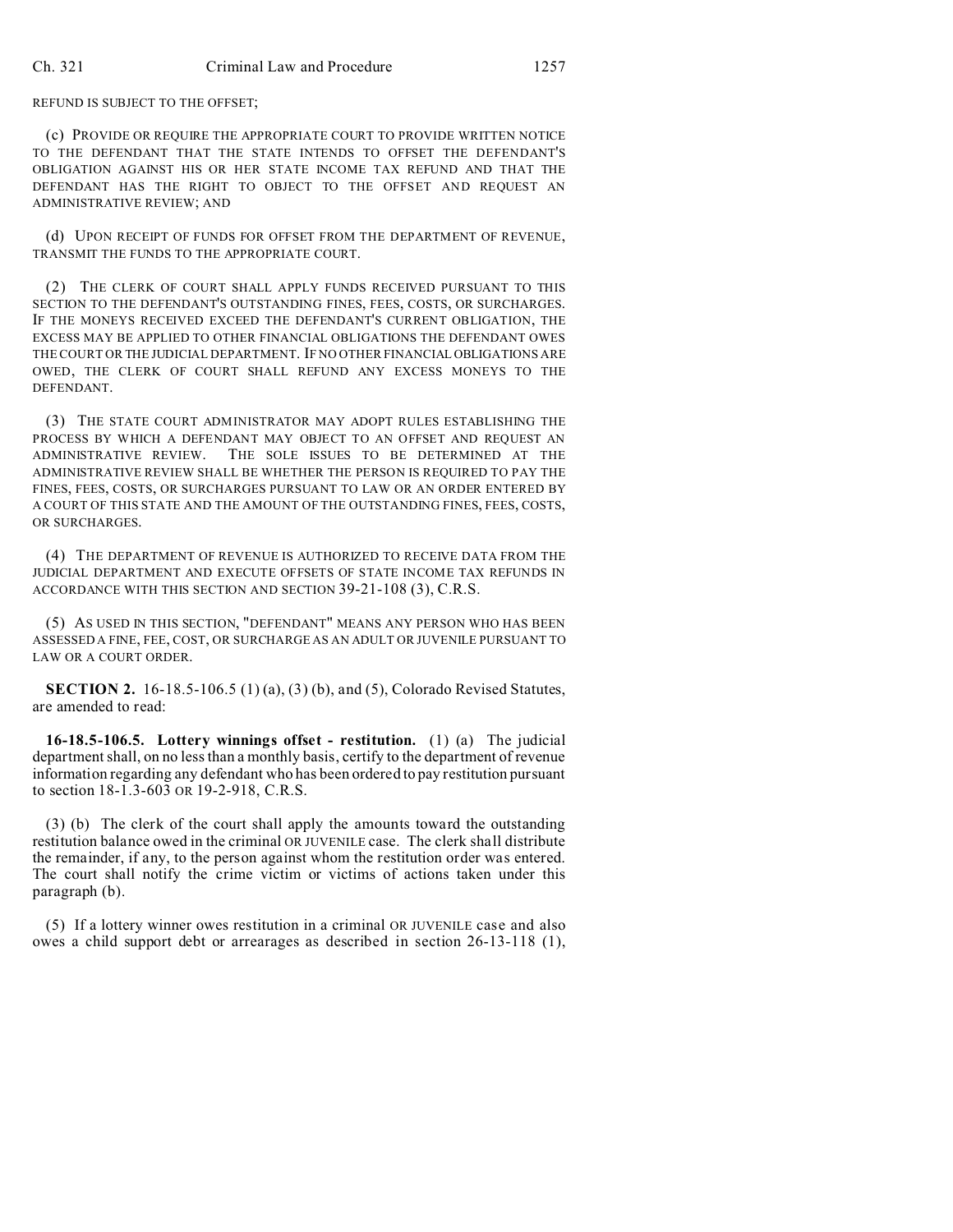C.R.S., the lottery winnings offset described in sections 24-35-212 (5) and 26-13-118, C.R.S., shall take priority and be applied first. Any remaining lottery winnings shall be disbursed and distributed in accordance with this section.

**SECTION 3.** Article 18.5 of title 16, Colorado Revised Statutes, is amended BY THE ADDITION OF A NEW SECTION to read:

**16-18.5-106.8. State income tax refund offsets - restitution.** (1) IN ANY CASE IN WHICH A DEFENDANT HAS AN UNSATISFIED RESTITUTION OBLIGATION ORDERED PURSUANT TO SECTION 18-1.3-603 OR 19-2-918, C.R.S., THE JUDICIAL DEPARTMENT IS AUTHORIZED TO TRANSMIT DATA CONCERNING THE OBLIGATION TO THE DEPARTMENT OF REVENUE FOR THE PURPOSE OF CONDUCTING A DATA MATCH AND OFFSETTING THE RESTITUTION OBLIGATION AGAINST A STATE INCOME TAX REFUND PURSUANT TO SECTION 39-21-108 (3), C.R.S. FOR ANY RESTITUTION OBLIGATION IDENTIFIED BY THE JUDICIAL DEPARTMENT FOR OFFSET, THE STATE COURT ADMINISTRATOR SHALL:

(a) ON AT LEAST AN ANNUAL BASIS, CERTIFY TO THE DEPARTMENT OF REVENUE THE SOCIAL SECURITY NUMBER OF THE DEFENDANT WHO IS OBLIGATED TO PAY THE RESTITUTION OBLIGATION AND THE AMOUNT OF THE OUTSTANDING RESTITUTION OBLIGATION. THE DEPARTMENT OF REVENUE MAY REQUEST ADDITIONAL IDENTIFYING INFORMATION FROM THE JUDICIAL DEPARTMENT THAT IS NECESSARY TO OBTAIN AN ACCURATE DATA MATCH.

(b) UPON NOTIFICATION BY THE DEPARTMENT OF REVENUE OF A DATA MATCH, NOTIFY THE APPROPRIATE COURT THAT A MATCHHAS OCCURRED AND THAT AN OFFSET IS PENDING AND PROVIDE TO THE COURT THE IDENTIFYING INFORMATION RECEIVED FROM THE DEPARTMENT CONCERNING THE DEFENDANT WHOSE STATE INCOME TAX REFUND IS SUBJECT TO THE OFFSET;

(c) PROVIDE OR REQUIRE THE APPROPRIATE COURT TO PROVIDE WRITTEN NOTICE TO THE DEFENDANT THAT THE STATE INTENDS TO OFFSET THE DEFENDANT'S RESTITUTION OBLIGATION AGAINST HIS OR HER STATE INCOME TAX REFUND AND THAT THE DEFENDANT HAS THE RIGHT TO OBJECT TO THE OFFSET AND REQUEST AN ADMINISTRATIVE REVIEW; AND

(d) UPON RECEIPT OF FUNDS FOR OFFSET FROM THE DEPARTMENT OF REVENUE, TRANSMIT THE FUNDS TO THE APPROPRIATE COURT.

(2) THE CLERK OF COURT SHALL APPLY FUNDS RECEIVED PURSUANT TO THIS SECTION TO THE DEFENDANT'S OUTSTANDING RESTITUTION OBLIGATION. IF THE MONEYS RECEIVED EXCEED THE DEFENDANT'S CURRENT RESTITUTION OBLIGATION, THE EXCESS MAY BE APPLIED TO OTHER FINANCIAL OBLIGATIONS THE DEFENDANT OWES THE COURT OR THE JUDICIAL DEPARTMENT. IF NO OTHER FINANCIAL OBLIGATIONS ARE OWED, THE CLERK OF COURT SHALL REFUND ANY EXCESS TO THE DEFENDANT.

(3) THE STATE COURT ADMINISTRATOR MAY ADOPT RULES ESTABLISHING THE PROCESS BY WHICH A DEFENDANT MAY OBJECT TO AN OFFSET AND REQUEST AN ADMINISTRATIVE REVIEW. THE SOLE ISSUES TO BE DETERMINED AT THE ADMINISTRATIVE REVIEW SHALL BE WHETHER THE PERSON IS REQUIRED TO PAY THE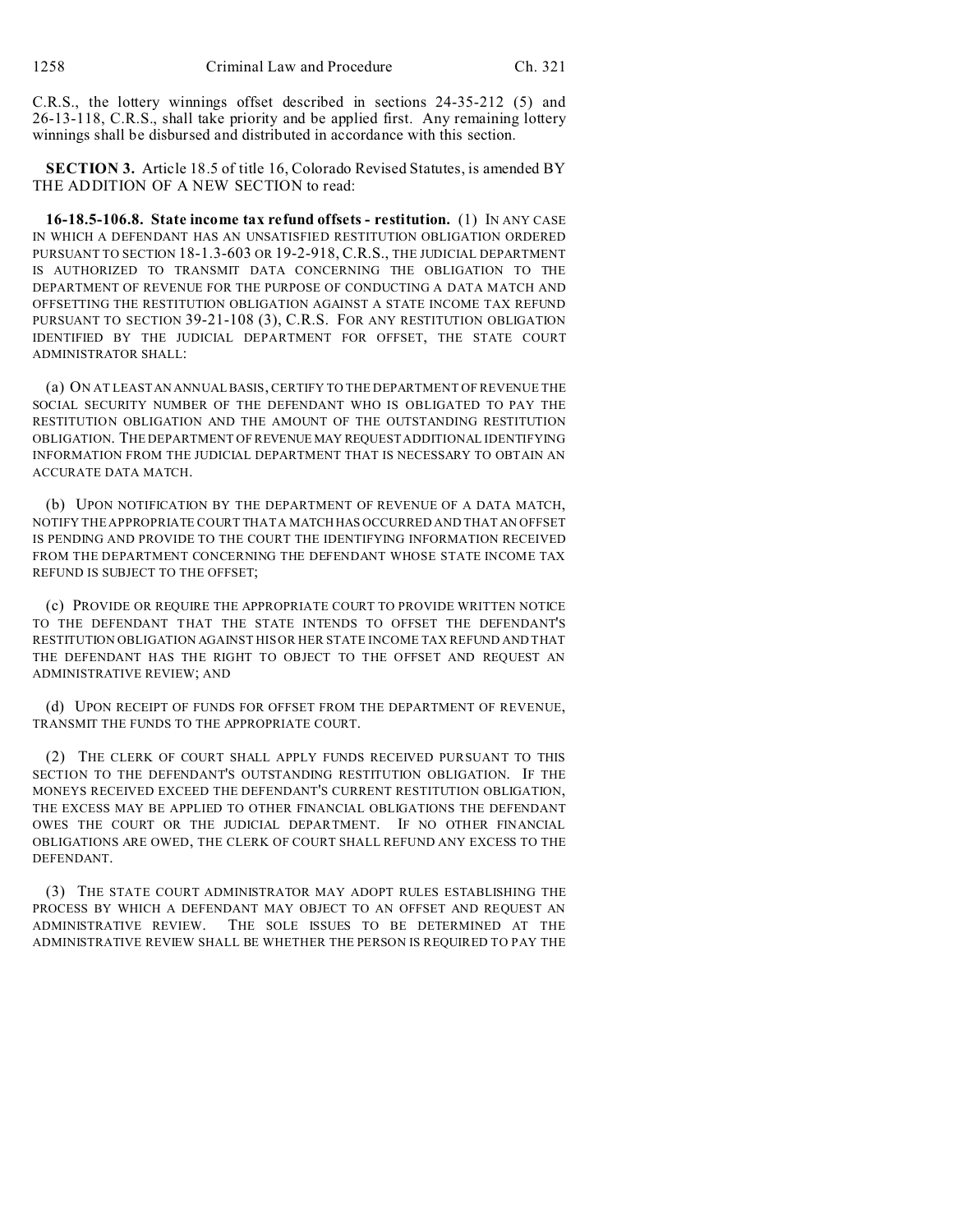RESTITUTION AND THE AMOUNT OF THE OUTSTANDING RESTITUTION.

(4) THE DEPARTMENT OF REVENUE IS AUTHORIZED TO RECEIVE DATA FROM THE JUDICIAL DEPARTMENT AND EXECUTE OFFSETS OF STATE INCOME TAX REFUNDS IN ACCORDANCE WITH THIS SECTION AND SECTION 39-21-108 (3), C.R.S.

(5) AS USED IN THIS SECTION, "DEFENDANT" MEANS ANY PERSON, INCLUDING AN ADULT OR JUVENILE, WHO HAS BEEN ORDERED TO PAY RESTITUTION PURSUANT TO SECTION 18-1.3-603 OR 19-2-918, C.R.S.

**SECTION 4.** 39-21-108 (3) (a) (I) (A) and (3) (b), Colorado Revised Statutes, are amended, and the said 39-21-108 (3) (a) is further amended BY THE ADDITION OF A NEW SUBPARAGRAPH, to read:

**39-21-108. Refunds.** (3) (a) (I) (A) Whenever it is established that any taxpayer has, for any period open under the statutes, overpaid a tax covered by articles 22 and 26 to 29 of this title, article 60 of title 34, C.R.S., and article 3 of title 42, or part 4 of article 37.5 of title 11, C.R.S., and that there is an unpaid balance of tax and interest accrued, according to the records of the executive director, owing by such taxpayer for any other period or that there is an amount required to be repaid to the unemployment compensation fund pursuant to section 8-81-101 (4), C.R.S., the amount of which has been determined to be owing as a result of a final agency determination or judicial decision or which has been reduced to judgment by the division of employment and training in the department of labor and employment, or that there is any unpaid child support debt as set forth in section 14-14-104, C.R.S., or child support arrearages that are the subject of enforcement services provided pursuant to section 26-13-106, C.R.S., as certified by the department of human services, or that there are any unpaid obligations owing to the state as set forth in section 26-2-133, C.R.S., for overpayment of public assistance or medical assistance benefits, the amount of which has been determined to be owing as a result of final agency determination or judicial decision or which has been reduced to judgment, as certified by the department of human services, or that there is any unpaid loan or other obligation due to a state-supported institution of higher education as set forth in section 23-5-115, C.R.S., the amount of which has been determined to be owing as a result of a final agency determination or judicial decision or which has been reduced to judgment, as certified by the appropriate institution, or that there is any unpaid loan due to the student loan division of the department of higher education as set forth in section 23-3.1-104 (1) (p), C.R.S., the amount of which has been determined to be owing as a result of a final agency determination or judicial decision or which has been reduced to judgment, as certified by the division, or there is any unpaid loan due to the Colorado student obligation bond authority division of the department of higher education as set forth in section 23-3.1-206, C.R.S., the amount of which has been determined to be owing as a result of a final agency determination or judicial decision or which has been reduced to judgment, OR THAT THERE IS ANY OUTSTANDING JUDICIAL FINE, FEE, COST, OR SURCHARGE AS SET FORTH IN SECTION 16-11-101.8, C.R.S., OR JUDICIAL RESTITUTION AS SET FORTH IN SECTION 16-18.5-106.8,C.R.S., THE AMOUNT OF WHICH HAS BEEN DETERMINED TO BE OWING AS A RESULT OF A FINAL JUDICIAL DEPARTMENT DETERMINATION OR CERTIFIED BY THE JUDICIAL DEPARTMENT AS A JUDGMENT OWED THE STATE OR A VICTIM, or that there is any unpaid debt owing to the state or any agency thereof by such taxpayer, and which is found to be owing as a result of a final agency determination or the amount